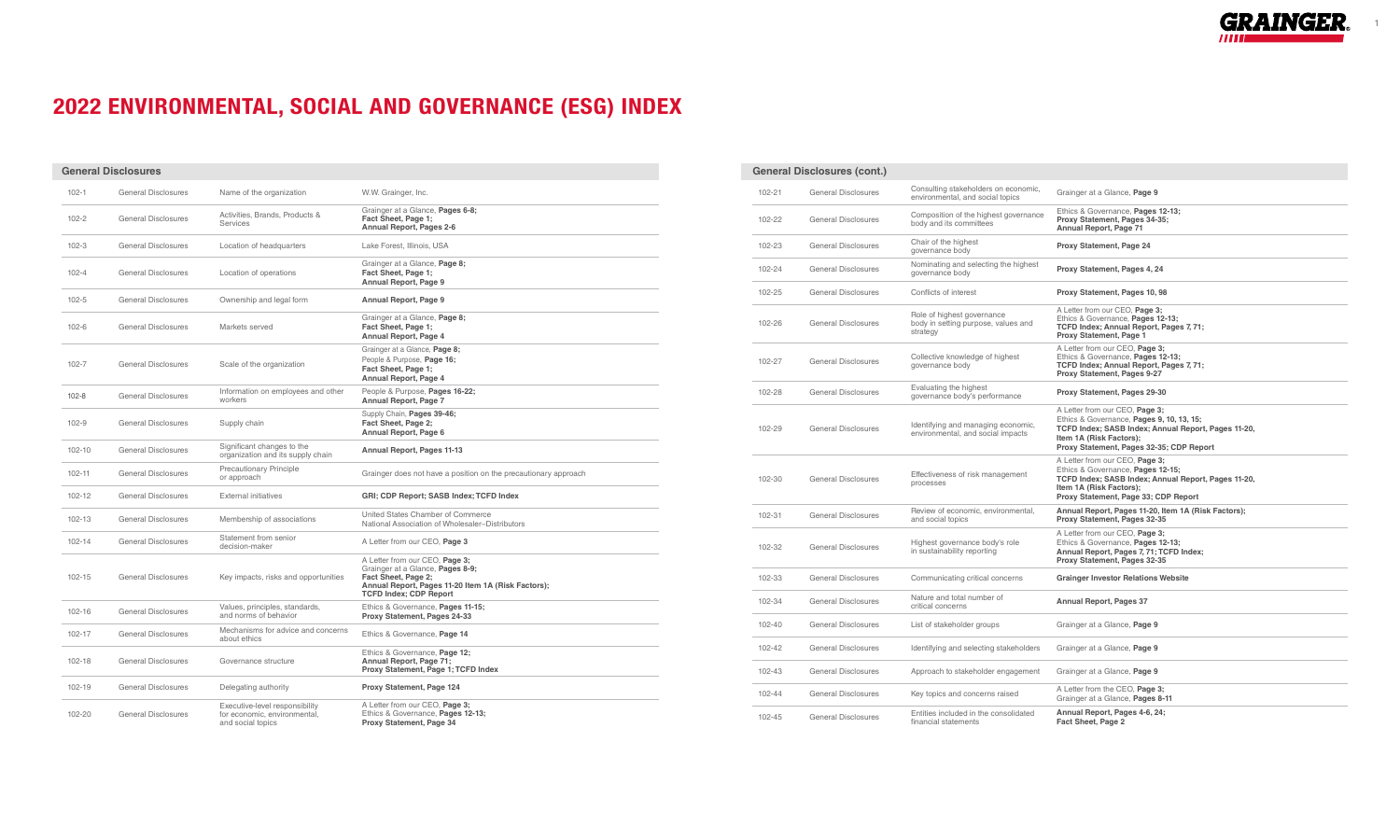2

## (ESG) INDEX CONTINUED

| <b>General Disclosures (cont.)</b> |                              |                                                                                      |                                                                                                                                                                          |  |
|------------------------------------|------------------------------|--------------------------------------------------------------------------------------|--------------------------------------------------------------------------------------------------------------------------------------------------------------------------|--|
| 102-46                             | General Disclosures          | Defining report content and<br>topic Boundaries                                      | Grainger at a Glance, Page 9;<br>Boundary, Page 48                                                                                                                       |  |
| 102-47                             | General Disclosures          | List of material topics                                                              | Grainger at a Glance, Pages 9-10                                                                                                                                         |  |
| 102-48                             | <b>General Disclosures</b>   | Restatements of information                                                          | None                                                                                                                                                                     |  |
| 102-49                             | <b>General Disclosures</b>   | Changes in reporting                                                                 | None                                                                                                                                                                     |  |
| 102-50                             | General Disclosures          | Reporting period                                                                     | Annual                                                                                                                                                                   |  |
| 102-51                             | General Disclosures          | Date of most recent report                                                           | <b>June 2021</b>                                                                                                                                                         |  |
| 102-52                             | General Disclosures          | Reporting cycle                                                                      | Annual                                                                                                                                                                   |  |
| 102-53                             | <b>General Disclosures</b>   | Contact point for questions<br>regarding the report                                  | graingeresg@grainger.com                                                                                                                                                 |  |
| 102-54                             | <b>General Disclosures</b>   | Claims of reporting in accordance<br>with the GRI Standards                          | This report is prepared in close alignment with the Global Reporting Initiative's (GRI)<br>Standards, but does not claim to be in full accordance with the GRI Standards |  |
| 102-55                             | <b>General Disclosures</b>   | <b>GRI</b> content index                                                             | <b>GRI</b> content index                                                                                                                                                 |  |
| 102-56                             | <b>General Disclosures</b>   | External assurance                                                                   | Appendix, Page 49;<br>Proxy Statement, Page 42                                                                                                                           |  |
| <b>Management Approach</b>         |                              |                                                                                      |                                                                                                                                                                          |  |
| $103 - 1$                          | Management Approach          | Explanation of the material topic<br>and its Boundary                                | Grainger at a Glance, Pages 9-10;<br>Boundary, Page 48;<br>Sustainability & Stewardship, Pages 32-33                                                                     |  |
| $103 - 2$                          | Management Approach          | The management approach and<br>its components                                        | A Letter from the CEO, Pages 3-4;<br>Grainger at a Glance, Pages 9-10;<br>Ethics & Governance, Pages 13-15;<br>Boundary, Page 48                                         |  |
| $103 - 3$                          | Management Approach          | Evaluation of the management<br>approach                                             | Ethics & Governance, Page 12;<br>Grainger at a Glance, Page 13                                                                                                           |  |
| <b>Economic Performance</b>        |                              |                                                                                      |                                                                                                                                                                          |  |
| $201 - 1$                          | Economic Performance         | Direct economic value generated<br>and distributed                                   | Grainger at a Glance, Page 8                                                                                                                                             |  |
| $201 - 2$                          | Economic Performance         | Financial implications and other<br>risks and opportunities due to<br>climate change | <b>TCFD Index:</b><br>Annual Report, Item 1A, Page 19                                                                                                                    |  |
| $201 - 3$                          | Economic Performance         | Defined benefit plan obligations<br>and other retirement plans                       | Annual Report, Pages 55-58                                                                                                                                               |  |
| <b>Indirect Economic Impacts</b>   |                              |                                                                                      |                                                                                                                                                                          |  |
| $203 - 2$                          | Indirect Economic<br>Impacts | Significant indirect economic impacts                                                | Annual Report, Item 1A, Page 19                                                                                                                                          |  |
| <b>Anti-corruption</b>             |                              |                                                                                      |                                                                                                                                                                          |  |
| $205 - 1$                          | Anti-corruption              | Operations assessed for risks<br>related to corruption                               | Ethics & Governance, Page 14;<br>Annual Report, Page 18                                                                                                                  |  |
| $205 - 2$                          | Anti-corruption              | Communication and training<br>about anti-corruption policies<br>and procedures       | None, material items would be disclosed in our Annual Report on Form 10-K<br>for the fiscal year ended December 31, 2021                                                 |  |
| $205 - 3$                          | Anti-corruption              | Confirmed incidents of corruption<br>and actions taken                               | None, material items would be disclosed in our Annual Report on Form 10-K<br>for the fiscal year ended December 31, 2021                                                 |  |

| Anti-competitive behavior |                                 |                                                                                       |                                                                                                                                 |  |  |
|---------------------------|---------------------------------|---------------------------------------------------------------------------------------|---------------------------------------------------------------------------------------------------------------------------------|--|--|
| $206 - 1$                 | Anti-competitive<br>behavior    | Legal actions for anti-competitive<br>behavior, anti-trust, and monopoly<br>practices | None, material items would be disclosed in our Annual Report on Form 10-K for<br>the fiscal year ended December 31, 2021        |  |  |
| <b>Materials</b>          |                                 |                                                                                       |                                                                                                                                 |  |  |
| $301 - 2$                 | <b>Materials</b>                | Recycled input materials used                                                         | Sustainability & Stewardship, Pages 36, 38;<br>Supply Chain, Pages 44-45                                                        |  |  |
| $301-3$                   | Materials                       | Reclaimed products and their<br>packaging materials                                   | Sustainability & Stewardship, Page 38;<br>Supply Chain, Pages 44-45;<br><b>SASB Index</b>                                       |  |  |
| Energy                    |                                 |                                                                                       |                                                                                                                                 |  |  |
| $302 - 1$                 | Energy                          | Energy consumption within the<br>organization                                         | Sustainability & Stewardship, Page 35;<br><b>SASB Index; CDP Report</b>                                                         |  |  |
| $302 - 2$                 | Energy                          | Energy consumption outside of the<br>organization                                     | <b>CDP Report</b>                                                                                                               |  |  |
| $302 - 3$                 | Energy                          | Energy intensity                                                                      | Sustainability & Stewardship, Page 37;<br>Key Performance Data, Page 47;<br><b>SASB Index; CDP Report</b>                       |  |  |
| $302 - 4$                 | Energy                          | Reduction of energy consumption                                                       | Sustainability & Stewardship, Page 35;<br><b>SASB Index; CDP Report</b>                                                         |  |  |
| $302 - 5$                 | Energy                          | Reductions in energy requirements of<br>products and services                         | Sustainability & Stewardship, Pages 37-38;<br><b>SASB Index; CDP Report</b>                                                     |  |  |
|                           | <b>Water and Effluents</b>      |                                                                                       |                                                                                                                                 |  |  |
| 303-5                     | Water and Effluents             | Water consumption                                                                     | Sustainability & Stewardship, Page 36                                                                                           |  |  |
| <b>Emissions</b>          |                                 |                                                                                       |                                                                                                                                 |  |  |
| $305 - 1$                 | Emissions                       | Direct (Scope 1) GHG emissions                                                        | Sustainability & Stewardship, Page 33;<br><b>CDP Report</b>                                                                     |  |  |
| $305 - 2$                 | Emissions                       | Energy indirect (Scope 2) GHG<br>emissions                                            | Sustainability & Stewardship, Page 33;<br><b>CDP Report</b>                                                                     |  |  |
| $305 - 3$                 | Emissions                       | Other indirect (Scope 3) GHG<br>emissions                                             | Sustainability & Stewardship, Page 33;<br><b>CDP Report</b>                                                                     |  |  |
| $305 - 4$                 | Emissions                       | GHG emissions intensity                                                               | Sustainability & Stewardship, Page 33;<br><b>CDP Report</b>                                                                     |  |  |
| $305 - 5$                 | Emissions                       | Reduction of GHG emissions                                                            | Sustainability & Stewardship, Page 33;<br><b>CDP Report</b>                                                                     |  |  |
|                           | <b>Effluents and Waste</b>      |                                                                                       |                                                                                                                                 |  |  |
| $306 - 2$                 | <b>Effluents and Waste</b>      | Waste by type and disposal method                                                     | Sustainability & Stewardship, Page 36                                                                                           |  |  |
| $306 - 3$                 | <b>Effluents and Waste</b>      | Significant spills                                                                    | None; material items would be disclosed in our Annual Report on Form 10-K for<br>the fiscal year ended December 31, 2021        |  |  |
| 306-4                     | <b>Effluents and Waste</b>      | Transport of hazardous waste                                                          | <b>SASB Index</b>                                                                                                               |  |  |
|                           | <b>Environmental Compliance</b> |                                                                                       |                                                                                                                                 |  |  |
| $307 - 1$                 | Environmental<br>Compliance     | Non-compliance with environmental<br>laws and regulations                             | None; material items would be disclosed in our <b>Annual Report on Form 10-K</b> for<br>the fiscal year ended December 31, 2021 |  |  |